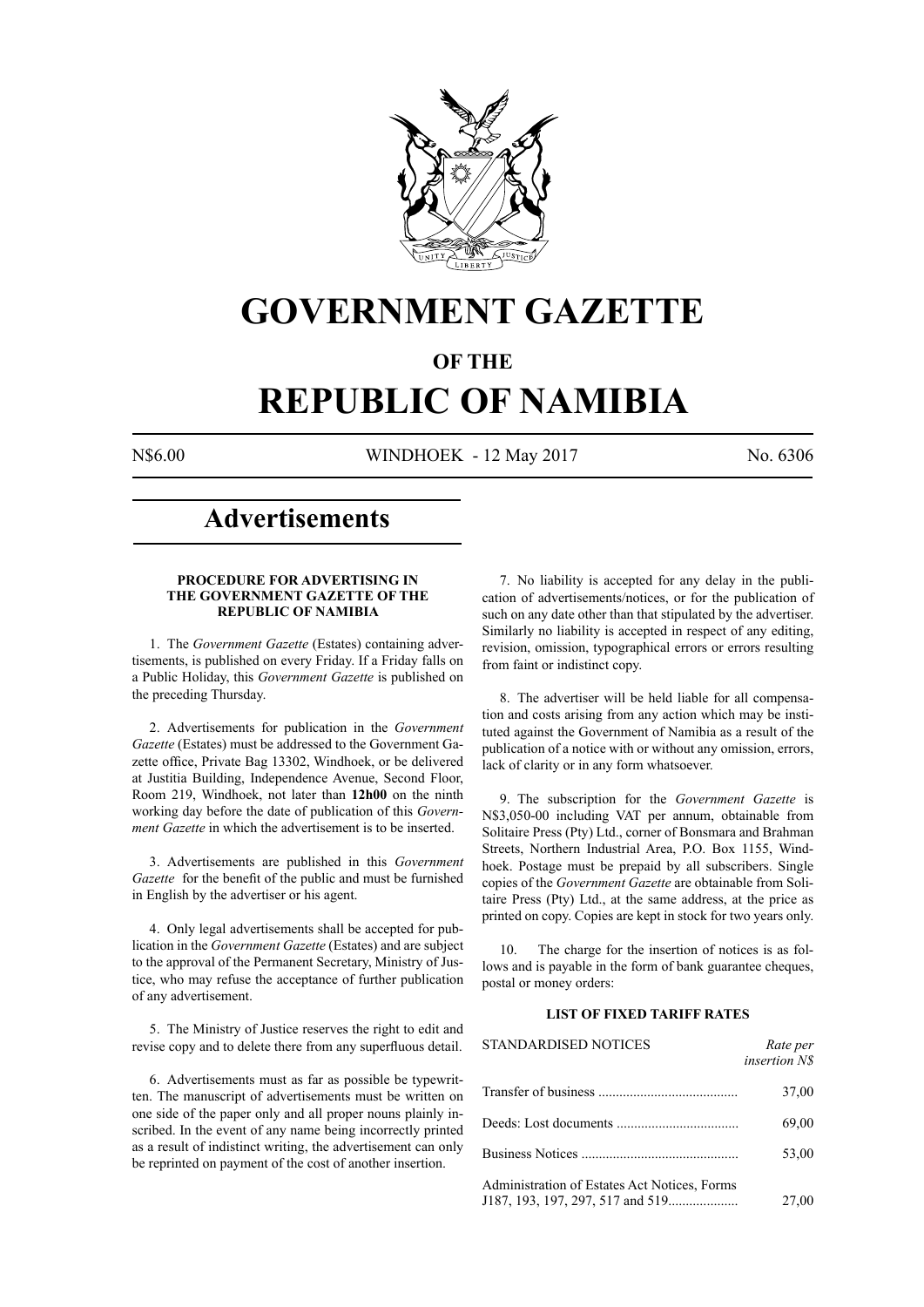| Insolvency Act and Companies Act Notices:                                                                                                                                                               | 48,00  |
|---------------------------------------------------------------------------------------------------------------------------------------------------------------------------------------------------------|--------|
| N.B. Forms 2 and 6 additional statements according<br>to word count table, added to the basic tariff.                                                                                                   |        |
|                                                                                                                                                                                                         | 333,00 |
| Naturalisation notices (including a reprint for the                                                                                                                                                     | 27,00  |
| Unclaimed moneys - only in the Government<br>Gazette, closing date 15 January (per entry of                                                                                                             |        |
|                                                                                                                                                                                                         | 13,00  |
|                                                                                                                                                                                                         | 53,00  |
|                                                                                                                                                                                                         | 27,00  |
| NON-STANDARDISED NOTICES                                                                                                                                                                                |        |
| Company notices:                                                                                                                                                                                        |        |
| Short notices: Meetings, resolutions, offers of<br>compromise, conversions of companies, voluntary<br>windings-up, etc.: closing of members' registers<br>for transfer and/or declarations of dividends | 120,00 |
|                                                                                                                                                                                                         |        |
| Declaration of dividends with profit statements,                                                                                                                                                        | 267,00 |
| Long notices: Transfers, changes in respect of<br>shares or capital, redemptions, resolutions,                                                                                                          |        |
|                                                                                                                                                                                                         | 373,00 |
|                                                                                                                                                                                                         | 120,50 |

### **FORM J 187**

#### **LIQUIDATION AND DISTRIBUTION ACCOUNTS IN DECEASED ESTATES LYING FOR INSPECTION**

In terms of section 35(5) of Act 66 of 1965, notice is hereby given that copies of the liquidation and distribution accounts (first and final, unless otherwise stated) in the estates specified below will be open for the inspection of all persons interested therein for a period of 21 days (or shorter or longer if specially stated) from the date specified or from the date of publication hereof, whichever may be the later, and at the offices of the Master and Magistrate as stated.

Should no objection thereto be lodged with the Master concerned during the specified period, the executor will proceed to make payments in accordance with the accounts.

1104/2016 NGANGANE Gerson Rikondja, 460- 41400335, Erf Omupanda Village. Rebekka Ngangane, 56121300086. Okakarara. Windhoek. Afflux Investments cc, P.O. Box 1130, Windhoek.

1869/2016 LE ROUX Valerie, 31041710011, Lions Old Age Home, Swakopmund. Swakopmund. Windhoek. Old Mutual Trust, P.O. Box 165, Windhoek.

760/2016 BLUM Ingo, 49050700365, Windhoek, 6 April 2016. Windhoek. Standard Executors & Trustees, P.O. Box 2164, Windhoek, Namibia.

1657/2016 VIVIERS Johanna Elizabeth, 271113- 10020, Khomas. Windhoek. Bank Windhoek Limited, Trust Department, P.O. Box 15, Windhoek.

| Liquidators' and other appointees' notices | 80,00                     |
|--------------------------------------------|---------------------------|
| Gambling house licences/Liquor licences    | 120,00                    |
| SALES IN EXECUTION AND OTHER PUBLIC SALES: |                           |
|                                            | 207,00                    |
| Public auctions, sales and tenders:        | 69,00<br>171,00<br>253,00 |
| ORDERS OF THE COURT                        |                           |

| Provisional and final liquidations or                                |        |
|----------------------------------------------------------------------|--------|
|                                                                      | 157,00 |
| Reduction of change in capital mergers, offers                       |        |
|                                                                      | 373.00 |
| Judicial managements, <i>curator bonis</i> and similar               |        |
|                                                                      | 373,00 |
| Extension of return date $\dots \dots \dots \dots \dots \dots \dots$ | 48,00  |
| Supersession and discharge of petitions (J.158)                      | 40,00  |
|                                                                      |        |

11. The charge for the insertion of advertisements other than the notices mentioned in paragraph 10 is at the rate of N\$13,00 per cm double column. (Fractions of a cm must be calculated as a cm).

12. No advertisements shall be inserted unless the charge is prepaid. Cheques, drafts, postal or money orders must be made payable to the Ministry of Justice, Private Bag 13302, Windhoek.

1678/2016 REESE Edelgard Elisbeth Renate, 44071300159, Swakopmund. Werner Bruno Reese, 42051- 900078. Windhoek. Bank Windhoek Limited, Trust Department, P.O. Box 15, Windhoek.

334/2016 DE KLERK Barend, 60090700295, Erf No. Rehoboth B. 320. Catherine de Klerk, 6411050200157. Rehoboth. Windhoek. V.T. van Wyk Attorneys, Plot A129, Hebron House, P.O. Box 4953, Rehoboth.

1912/2016 FISCHER Lotte, Windhoek, 2 May 1930, 30050200127, Windhoek, 31 October 2016. F.M. Oehl Trust cc, P.O. Box 90290, Windhoek, Namibia.

52/2017 WERRLEIN Heinrich Wilhelm, 57011- 400362, Swakopmund. Swakopmund. Windhoek. F.M. Oehl Trust cc, P.O. Box 90290, Windhoek.

2076/2015 REID Peter Robert, 37041300161, Susanna Grau-Heim Old Age Home. Maria Magrieta Reid, 4904900200168. Windhoek. FNB Trust Services Namibia (Pty) Ltd, P.O. Box 448, Windhoek, Namibia.

1466/2015 BOUGARD Mina Helena, 56052400072, Erf 5025, Jack Vries Street, Windhoek. Charles Bougard, 49033100045. Windhoek. FNB Trust Services Namibia (Pty) Ltd, P.O. Box 448, Windhoek, Namibia.

1576/2016 HAUGER Susara Elizabeth, 401101- 00158, Grootfontein. Grootfontein. Windhoek. FNB Trust Services Namibia (Pty) Ltd, P.O. Box 448, Windhoek, Namibia.

 $\frac{1}{2}$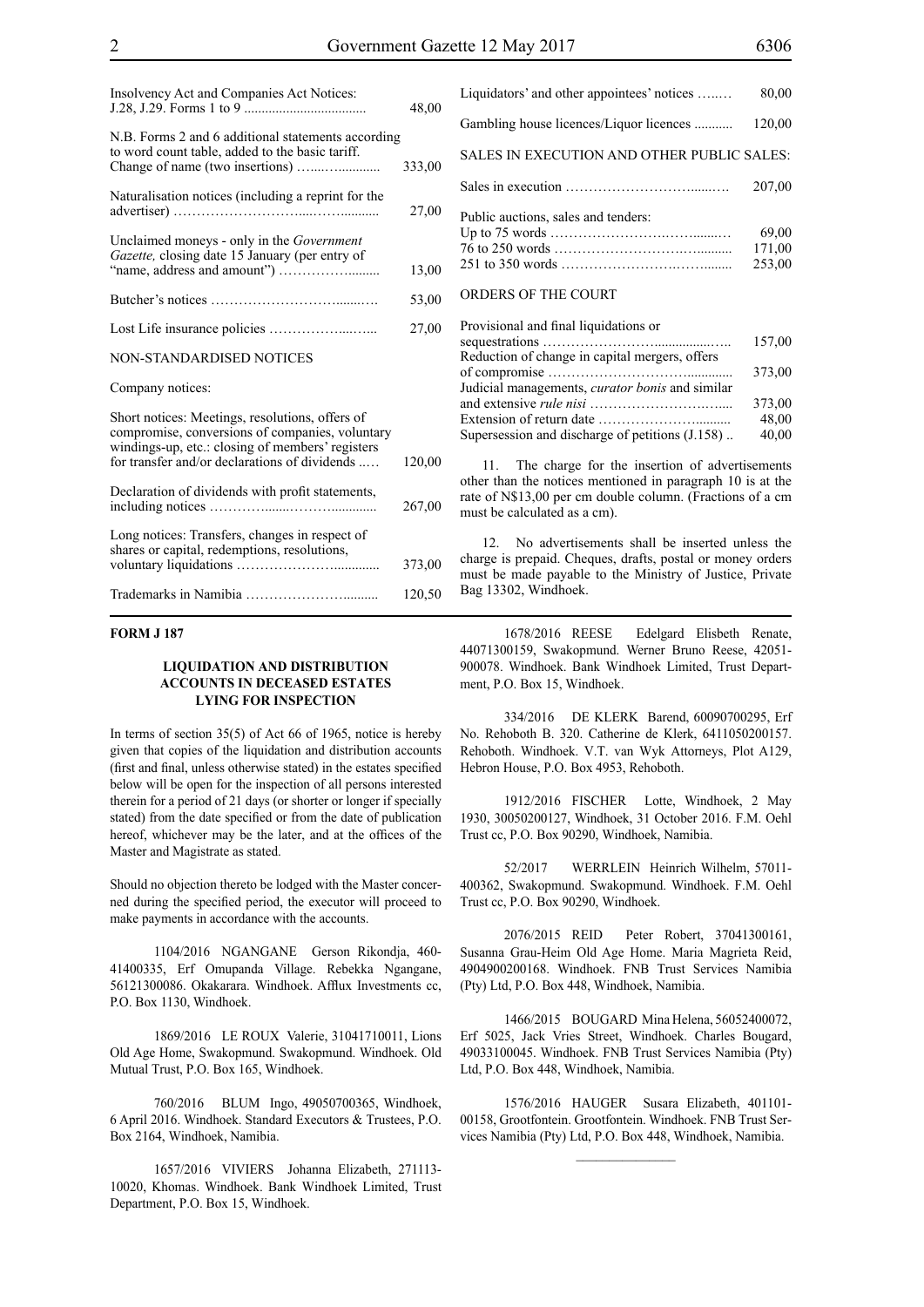# **FORM J 193**

#### **NOTICE TO CREDITORS IN DECEASED ESTATES**

All persons having claims against the estates mentioned below are hereby called upon to lodge their claims with the executors concerned, within 30 days (or otherwise as indicated) calculated from the date of publication hereof. The information is given in the following order: Estate number, surname and Christian names, date of birth, identity number, last address, date of death; surviving spouse's names, surname, date of birth and identity number; name and address of executor or authorised agent, period allowed for lodgement of claims if other than 30 days.

1026/2014 KANGUATJIVI Gideon, Windhoek, 11 April 1961, 61041100299, Gobabis, 24 January 2014. Van der Merwe-Greeff Andima Inc., 20 Bismarck Street, P.O. Box 2356, Windhoek.

423/2009 KAMBOMBO Gustafine, Windhoek, 20 June 1953, 5306200600348, Farm Dornmwalt No. 2, Otjiwarongo, 5 June 2005. Van der Merwe-Greeff Andima Inc., 20 Bismarck Street, P.O. Box 2356, Windhoek.

585/2017 STUMPFE Willem, Windhoek, 12 December 1953, 53121200372, Rehoboth, 10 February 2017. Kathrina Regina Stumphe, 26 June 1955, 55062600146. Claassen & Visser Estate Practitioners cc, P.O. Box 24621, Windhoek, Namibia.

503/2016 KAZONDOVI Elizabeth, 16 November 1950, 50111600162, Erf No. 5335, Penning Street, Katutura, Soweto, Windhoek, Khomas Region, 24 September 2015. Benjamin Veraera Kazondovi, 25 October 1949, 49102500175. Ueitele & Hans Legal Practitioners, No. 28 Beethoven & Wagner Street, Windhoek-West, Windhoek, Namibia.

572/2017 LOUBSER Zagryda Getruida, Windhoek, 16 November 1959, 59111600616, Mariental, Namibia, 6 November 2016. Advance Wealth Management (Pty) Ltd, P.O. Box 86568, Eros, Windhoek.

232/2017 PRETORIUS Andries Petrus, Windhoek, 8 January 1925, 2501085019086, No. 4 Waveren Street, Durbanville, Cape Town, South Africa, 16 November 2016. Advance Wealth Management (Pty) Ltd, P.O. Box 86568, Eros, Windhoek.

577/2017 GANASEB Gerson, Windhoek, 25 May 1955, 55052500475, 1932 Township Mondesa, Swakop, 21 March 2017. Afflux Investments cc, P.O. Box 1130, Windhoek.

574/2017 MALAN Anna Hendrina, Windhoek, 13 June 1973, 73061300201, Erf 761, Block G, Extension 3, Rehoboth, 18 June 2016. Walter Edwan Mmalan, 67100401003. Afflux Investments cc, P.O. Box 1130, Windhoek.

454/2017 VAN HEERDEN Pieter Willem, Windhoek, 20 August 1950, 50082000085, Eerste Laan Oos, Mariental, 17 March 2017. M.W.G. Liebenberg, P.O. Box 13, Mariental.

562/2017 ALESSANDRONI Alessandro, Windhoek, 18 March 1925, YA6277476, Swakopmund, 26 March 2017. Bank Windhoek Ltd, P.O. Box 15, Windhoek.

276/2017 ROSSOUW Daniel Johannes, Windhoek, 21 July 1938, 38072100262, Tsumeb, 16 November 2016. Bank Windhoek Ltd, P.O. Box 15, Windhoek.

402/2017 CLOETE Gert Johannes, Windhoek, 18 July 1945, 45071800527, Erf No. Rehoboth 353 B, 6 April 2005. Susanna Magrietha Cloete, 18 February 1952, 52021800156. V.T. van Wyk Attorneys, Hebron House, Plot A129, Rehoboth, Namibia.

461/2017 WILLIAMS Sophia Johanna, Windhoek, 6 June 1939, 39060610172, Walvis Bay, 27 January 2017. Basil Simon Williams, 21 December 1934, 34122100062. Bank Windhoek Ltd, P.O. Box 15, Windhoek.

129/2017 EL-TAGOURY Sameh Mohamed El-Saed, Windhoek, 28 February 1953, 53102810020, Windhoek, 23 February 2017. Bank Windhoek Ltd, P.O. Box 15, Windhoek.

346/2017 HAMBIRA Erastus, Windhoek, 64060- 900451, Ondjombo Yorukune, Omaheke Region, 22 July 2016. ENSafrica, Namibia (incorporated as LorentzAngula Inc.), LA Chambers, Ausspann Plaza, Dr Agostinho Neto Road, Windhoek, Namibia.

568/2017 VENTER Machiel Andries, Windhoek, 28 January 1958, 5801285046088, Mogale City, Krugersdorp, South Africa, 17 July 2016. Cornelia Maria Venter, 2 August 1962, 6208020011089. Fisher, Quarmby & Pfeifer, P.O. Box 37, Windhoek.

1983/2016 PREUSS Arthur Rolf, Windhoek, 6 January 1945, 45010600102, 179 Diaz Street, Suiderhof, Windhoek, 15 November 2016. Fisher, Quarmby & Pfeifer, P.O. Box 37, Windhoek.

186/2017 HAMATUNDU Moses, Windhoek, 4 November 1980, 80110410238, P.O. Box 19, Oshikango, 23 December 2016. Dr. Weder, Kauta & Hoveka Inc., 3rd Floor, WKH House, Jan Jonker Road, Ausspannplatz, P.O. Box 864, Windhoek, Namibia.

316/2017 MUTANEKELWA Nambwe Kebby, Windhoek, 10 April 1968, 68041001084, P.O. Box 321, Oshakati, 28 December 2016. Kristofina Ndapewa Alweendo, 10 October 1967, 67101001793. Dr. Weder, Kauta & Hoveka Inc., 3rd Floor, WKH House, Jan Jonker Road, Ausspannplatz, P.O. Box 864, Windhoek, Namibia.

211/2017 SIBUNGO Johnson Lubinda, Windhoek, 21 March 1966, 66032100170, P.O. Box 13395, Eenhana, 22 December 2016. Olivia Tutyenikelao Sibungo, 10 April 1989, 89041000674. Dr. Weder, Kauta & Hoveka Inc., 3rd Floor, WKH House, Jan Jonker Road, Ausspannplatz, P.O. Box 864, Windhoek, Namibia.

463/2017 UUSHONDA Salomo Inga, Windhoek, 19 August 1971, 71081900091, P.O. Box 3405, Ongwediva, 12 March 2017. Ester Gwashamba Uushona, 31 Decemer 1976, 76123100106. Dr. Weder, Kauta & Hoveka Inc., 3rd Floor, WKH House, Jan Jonker Road, Ausspannplatz, P.O. Box 864, Windhoek, Namibia.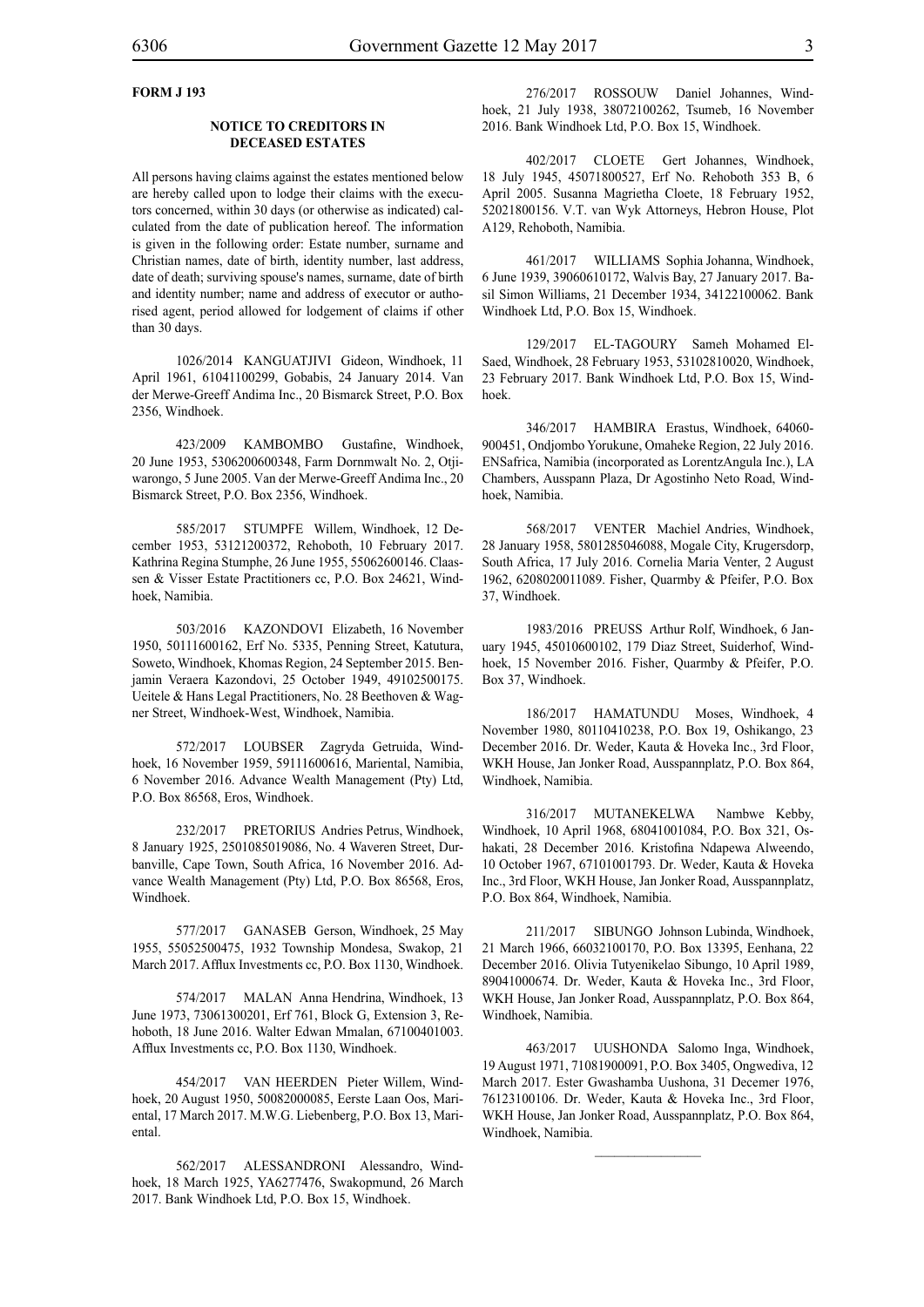# **FORM J29**

## **FIRST MEETING OF CREDITORS, CONTRIBUTORIES MEMBERS OF DEBENTURE HOLDERS OF SEQUESTRATED ESTATES, COMPANIES BEING WOUND UP OR PLACED UNDER JUDICIAL MANAGEMENT**

The estates and companies mentioned below having been placed under sequestration, being wound up or having been placed under provisional judicial management by order of the High Court of Namibia, the Master of the High Court hereby gives notice pursuant to section 17(4) and 40(1) of the Insolvency Act, 1973, and sections 361(1), 370(1) and 435 of the Companies Act, 2004, that a first meeting of creditors, contributories, members or debenture holders of the said estates or companies will be held on the dates and at the times and places mentioned below, for proof of claims against the estates or companies, the election of trustees, liquidators or judicial managers or provisional judicial managers or for the purposes referred to in section 370 or 437 of Act No. 28 of 2004, as the case may be.

Meetings in a district in which there is a Master's office, will be held before the Master, elsewhere they will be held before the Magistrate:

W07/17 **Verda Construction (Pty) Ltd.** Date upon which resolution was passed: 10 November 2016. Date, time and place of meeting: 17 May 2017, 10h00, at the Master of the High Court, 4th Floor, Frans Indongo Building, Windhoek.

W04/17 **Africa Traffic (Pty) Ltd.** Date upon which resolution was passed: 6 October 2016. Date, time and place of meeting: 17 May 2017, 10h00, at the Master of the High Court, 4th Floor, Frans Indongo Building, Windhoek.

 $\frac{1}{2}$ 

# **FORM 4**

# **LIQUIDATION ACCOUNTS AND PLANS OF DISTRIBUTION OR CONTRIBUTION IN SEQUESTRATED ESTATES OR COMPANIES BEING WOUND UP**

Pursuant to section 77 of the Co-operatives Act 1996 (as amended) notice is hereby given that the liquidation accounts and plans of distribution or contribution in the estates or companies/cooperatives mentioned below, will lie for inspection of creditors at the offices of the Registrar of Co-operatives, Luther Street, Windhoek and Investment Trust Company (Pty) Ltd .The particulars given are the following order: Name and description of estate/cooperative, description of account, place of account lying for inspection.

W39/13 **Hewlett-Packard (Pty) Ltd** (in voluntary liquidation). First and Final Liquidation and Distribution Account. Office of the Master of the High Court, Windhoek for a period of 14 days as from 12 May 2017. H.D. Bossau, Liquidator, H.D. Bossau & Co., P.O. Box 9075, Windhoek.

W05/13 **UNX Energy Namibia (Pty) Ltd** (in voluntary liquidation). First and Final Liquidation and Distribution Account. Office of the Master of the High Court, Windhoek for a period of 14 days as from 12 May 2017. H.D. Bossau, Liquidator, H.D. Bossau & Co., P.O. Box 9075, Windhoek.

# **IN THE HIGH COURT OF NAMIBIA**

### **CASE NO.: I 3749/2008**

In the matter between:

#### **SWABOU INVESTMENTS (PTY) LTD** Plaintiff

and

**CHRISTOFFEL MONTZINGER** First Defendant **SARAH MONTZINGER** Second Defendant

#### **NOTICE OF SALE IN EXECUTION**

In execution of a Judgement granted by the above Honourable Court, the following property will be sold by public auction by the Deputy Sheriff of **Karasburg** on **24 May 2017, 11H00** at Erf No 135, Karasburg, Republic of Namibia.

| <b>CERTAIN:</b> | Erf No. 135, Karasburg                                                                             |
|-----------------|----------------------------------------------------------------------------------------------------|
| SITUATE:        | In the Municipality of Karasburg<br>Registration Division "V"<br>Karas Region                      |
| MEASURING:      | 1745,71 (one seven four five comma<br>seven one) square metres                                     |
| HELD:           | Deed of Transfer No: T 3168/1998                                                                   |
|                 | IMPROVEMENTS: Kitchen with pantry, Lounge, Dining<br>Room, 4 x Bedrooms, 1 x Bathroom,<br>Verandah |

#### **CONDITIONS OF SALE:**

- 1. The Sale is subject to provisions of the High Court Act no. 16 of 1990, as amended, and the property will be sold "voetstoots" according to the existing title deed.
- 2. The complete Conditions of Sale will be read out at the time of the sale, and may be inspected beforehand at the offices of the Plaintiff and Plaintiff's attorney at the under-mentioned address, as also at the offices of the Deputy Sheriff, Karasburg.

Dated at WINDHOEK on the 6th day of APRIL 2017.

J C VAN WYK ATTORNEYS Legal Practitioner for Plaintiff 18 LOVE STREET,  $PO$  BOX 3273 **WINDHOEK** 

# **IN THE HIGH COURT OF NAMIBIA (Main Division) Case Number: I 878/14**

In the matter between:

# **STANDARD BANK NAMIBIA LIMITED** Plaintiff

and

**GERSON HOASEB** First Defendant **URSULA HAOSES** Second Defendant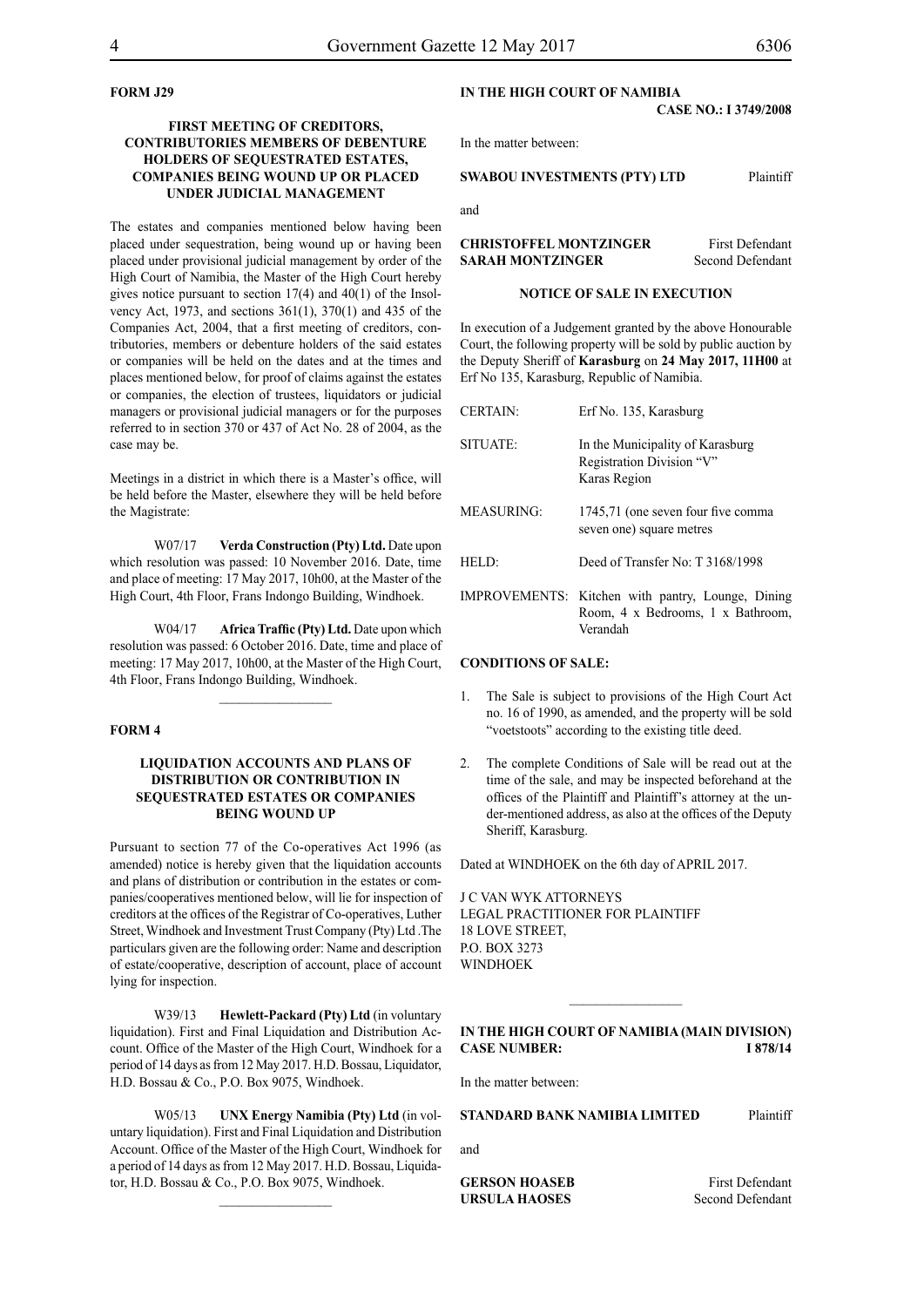# **NOTICE OF SALE IN EXECUTION OF IMMOVABLE PROPERTY**

Pursuant to a Judgment of the above Honourable Court granted on **22 May 2014**, the following immovable property will be sold "voetstoots" by the Deputy Sheriff for the District of **WINDHOEK** on **1 June 2017**, at **09h30** at Erf 77, Ombandje Street, Okuryangava, Windhoek.

- CERTAIN: Erf 77, okuryangava SITUATE: In the Municipality of Windhoek Khomas Region Registration Division "K" MEASURING: 250 (two hundred and fifty) square metres address.
- HELD BY: Deed Of Transfer No. T 926/2002

IMPROVEMENTS AND

DESCRIPTION: 1 x Kitchen, 1 x Lounge, 2 x Bedrooms 1 x Bathroom, 1 x Bath / Toilet

The "Conditions of Sale in Execution" will lie for inspection at the office of the Deputy Sheriff in Windhoek, and at the Office of Plaintiff's Legal Practitioners of Record in Windhoek at Plaintiff's Attorneys, Etzold - Duvenhage, at the undermentioned address.

DATED at WINDHOEK this 10th day of APRIL 2017.

ETZOLD - DUVENHAGE LEGAL PRACTITIONER FOR Plaintiff NO. 33 FELD STREET WINDHOEK

# **IN THE HIGH COURT OF NAMIBIA CASE No. I 1378/2015**

 $\frac{1}{2}$ 

In the matter between:

#### **STANDARD BANK NAMIBIA LIMITED** Plaintiff

and

#### **MALAKIA DOCTOR KLEOPHAS** Defendant

#### **NOTICE OF SALE IN EXECUTION OF IMMOVABLE PROPERTY**

Pursuant to Judgment of the above Honourable Court granted on **24 MARCH 2016**, the following immovable property will be sold without reserve and voetstoots by the Deputy Sheriff of the District of **WALVIS BAY** on **2 JUNE 2017** at **10H00** at ERF 1335, HARDER. CRESENT STREET, KUISEBMOND, WALVIS BAY, REPUBLIC OF NAMIBIA

| <b>CERTAIN:</b>   | Erf 1335, Harder Cresent Street,<br>Kuisebmond | Dε  |
|-------------------|------------------------------------------------|-----|
|                   |                                                | FI. |
| SITUATE:          | In the Municipality of Walvis Bay              | LF  |
|                   | Registration Division "F"                      | Сľ  |
|                   | Erongo Region                                  | ЕN  |
|                   |                                                | P ( |
| <b>MEASURING:</b> | 500 (five hundred) square metres               | W   |

CONSISTING OF 3 Bedrooms, 1 Bathroom with Shower & Toilet, 1 Kitchen with Build-In Cupboards, Lounge, Single Garage, Boundary Walls

The "Conditions of Sale-in-Execution" will lie for inspection at the office of the Deputy Sheriff at WINDHOEK and at the Head Office of Plaintiff at WINDHOEK and Plaintiff's Attorneys, Fisher, Quarmby & Pfeifer, at the under mentioned

Dated at WINDHOEK this 04th day of APRIL 2017

FISHER, QUARMBY & PFEIFER LEGAL PRACTITIONER FOR Plaintiff Cnr Robert Mugabe Avenue & Thorer Street Entrance in Burg Street PO BOX 37 **WINDHOEK** 

#### **IN THE HIGH COURT OF NAMIBIA**

**CASE No. I 3914/2013**

In the matter between:

# **STANDARD BANK NAMIBIA LIMITED** Plaintiff

and

#### **MANUEL RONN KAHEKA** Defendant

#### **NOTICE OF SALE IN EXECUTION OF IMMOVABLE PROPERTY**

Pursuant to Judgment of the above Honourable Court granted on **7 FEBRUARY 2014**, the following immovable property will be sold without reserve and voetstoots by the Deputy Sheriff of the District of **ONGWEDIVA** on **23 MAY 2017** at **10H00** at ERF NO. 5034, ONGWEDIVA (EXTENSION NO. 11), REPUBLIC OF NAMIBIA

| <b>CERTAIN:</b> | Erf No. 5034, Ongwediya<br>(Extension No. 11)                             |
|-----------------|---------------------------------------------------------------------------|
| SITUATE:        | In the Town of Ongwediva<br>Registration Division "A"<br>Oshana Region    |
| MEASURING:      | 780 (seven eight nil) square metres                                       |
| CONSISTING OF   | Lounge, Kitchen, Dining Room, 3 Bed-<br>rooms, 2 Bathrooms, Double Garage |

The "Conditions of Sale-in-Execution" will lie for inspection at the office of the Deputy Sheriff at TSUMEB and at the Head Office of Plaintiff at WINDHOEK and Plaintiff's Attorneys, Fisher, Quarmby & Pfeifer, at the under mentioned address.

ated at WINDHOEK this 12th day of APRIL 2017

SHER, QUARMBY & PFEIFER *EGAL PRACTITIONER FOR PLAINTIFF* NR ROBERT MUGABE AVENUE & THORER STREET **NTRANCE IN BURG STREET**  $\Omega$  ROX 37 WINDHOEK

 $\frac{1}{2}$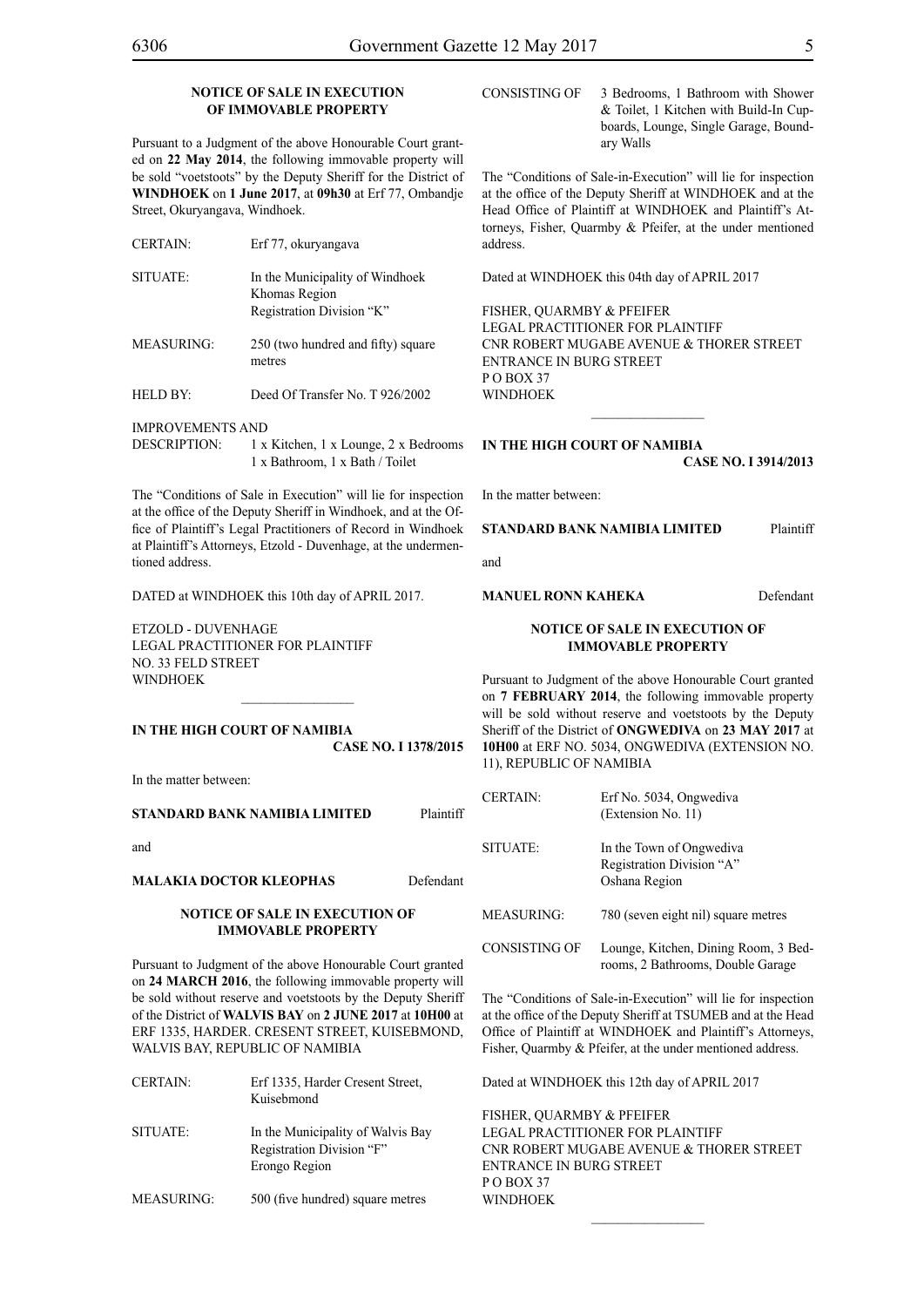# **of outapi**

# **HELD AT OUTAPI CASE NO: 28/2016**

In the matter between:

**NATIONAL HOUSING ENTERPRISE** Plaintiff

**and**

**MECHILDE NUUYOMA** Defendant

# **NOTICE OF SALE OF EXECUTION**

Pursuant to a judgment of the above Honourable Court granted on **20 July 2016**, the following goods will be sold in execution by public auction on **23 May 2017** at Erf No. 283, Oshikuku, Omusati Region, Republic of Namibia.

1 x Erf No. 283, Oshikuku, Omusati Region

Condition of sale: Voetstoots

Dated at WINDHOEK this 11th day of APRIL 2017

DR. WEDER, KAUTA & HOVEKA INC. LEGAL PRACTITIONERS FOR PLAINTIFF Shop 27, Oshana Mall **ONGWEDIVA** 

- TO: THE CLERK OF THE COURT MAGISTRATE'S COURT **OUTAPI**
- AND TO: THE NAMIBIAN WINDHOEK BY E-MAIL

# **NOTICE OF TRANSFER OF BUSINESS**

 $\frac{1}{2}$ 

Take notice that Lucia Christina Jochelson, ID No. 640225 0004 2, trading as SUN PROPERTIES, intends to alienate and dispose of the business being conducted by her under the name and style of SUN PROPERTIES situated at Haus Kreft, Tobias Hainyeko Street, Swakopmund, to and in favour of Bonsai Investments 121 Pty Ltd trading as Pam Golding Properties or Jacobus Paul Kruger (franchisee) or nominee on 1 June 2017 and that last mentioned shall carry on the aforesaid business and its own account under the same name and style of SUN PROPERTIES, and this publication shall serve as due notice having been given in terms of Section 34 of the Insolvency Act No. 24 of 1936.

Dated at Swakopmund on this 26th day of April 2017.

 $\frac{1}{2}$ 

# **Case number: POCA 6/2017**

# **IN THE HIGH COURT OF NAMIBIA, HELD AT WINDHOEK, MAIN DIVISION ON FRIDAY, THE 21ST DAY OF APRIL 2017 BEFORE THE HONOURABLE JUSTICE UEITELE J**

In the *ex parte* application of:

**THE PROSECUTOR-GENERAL** Applicant

**in the magistrate's court for the district** *IN RE:* The positive balance in Standard Bank Business account number 241905451 held in the name of Divundu Rainbow River Lodge; the positive balance in Standard Bank account number 247470163 held in the name of Gideon Johannes De Waal.

> **IN THE APPLICATION FOR A PRESERVATION OF PROPERTY ORDER IN TERMS OF SECTION 51 OF THE PREVENTION OF ORGANISED CRIME ACT 29 OF 2004**

#### **ORDER**

Having heard **Counsel** for the Applicant and having read the Notice of Motion, Affidavits and annexures thereto;

# **IT IS HEREBY ORDERED THAT:**

- 1. A preservation of property order as contemplated by section 51 of the Prevention of organised Crime Act 29 of 2004 ("POCA") is granted in respect of:
	- 1.1 the positive balance in Standard Bank Business account number 241905451 held in the name of Divundu Rainbow River Lodge; and
	- 1.2 the positive balance in Standard Bank account number 247470163 held in the name of Gideon Johannes De Waal, hereinafter referred to as "the properties".
- 2. In terms of section 51 of POCA all persons with knowledge of this order, other than as required and permitted by this order, are prohibited from removing, and or taking possession of and / or control over, and / or dissipating, and / or encumbering and / or interfering with, and / or diminishing the value of, and / or attaching or selling in execution, and / or dealing in any other manner with the properties to which this order relates.
- 3. Warrant Officer Johan Nico Green ("W/0 Green") of the Commercial Crime Investigation Unit: Anti ó Money laundering Sub ó Division in Windhoek or, in W/O Green's absence, Warrant Officer Emilia Nambadi ("W/O Nambadi") or any other authorised member of the Commercial Crime Investigation Unit: Anti ó Money laundering Sub ó Division in Windhoek, is appointed in terms of section 93 of POCA and is immediately authorized to:
	- 3.1 Seize and or assume control over the properties;
	- 3.2 Safeguard the properties pending the finalization of the forfeiture proceedings under POCA;
	- 3.3 If necessary to administer and preserve the properties and to do all things necessary for that purpose, including keeping the properties in the bank account where they are currently kept subject to appropriate safeguards and / or deposit the properties in the account in a separate interest bearing account.
- 4. The Applicant must:
	- 4.1 Effect personal service of the preservation of property order together with the notice attached as annexure A as well as the application on:

4.1.1 Standard Bank Namibia;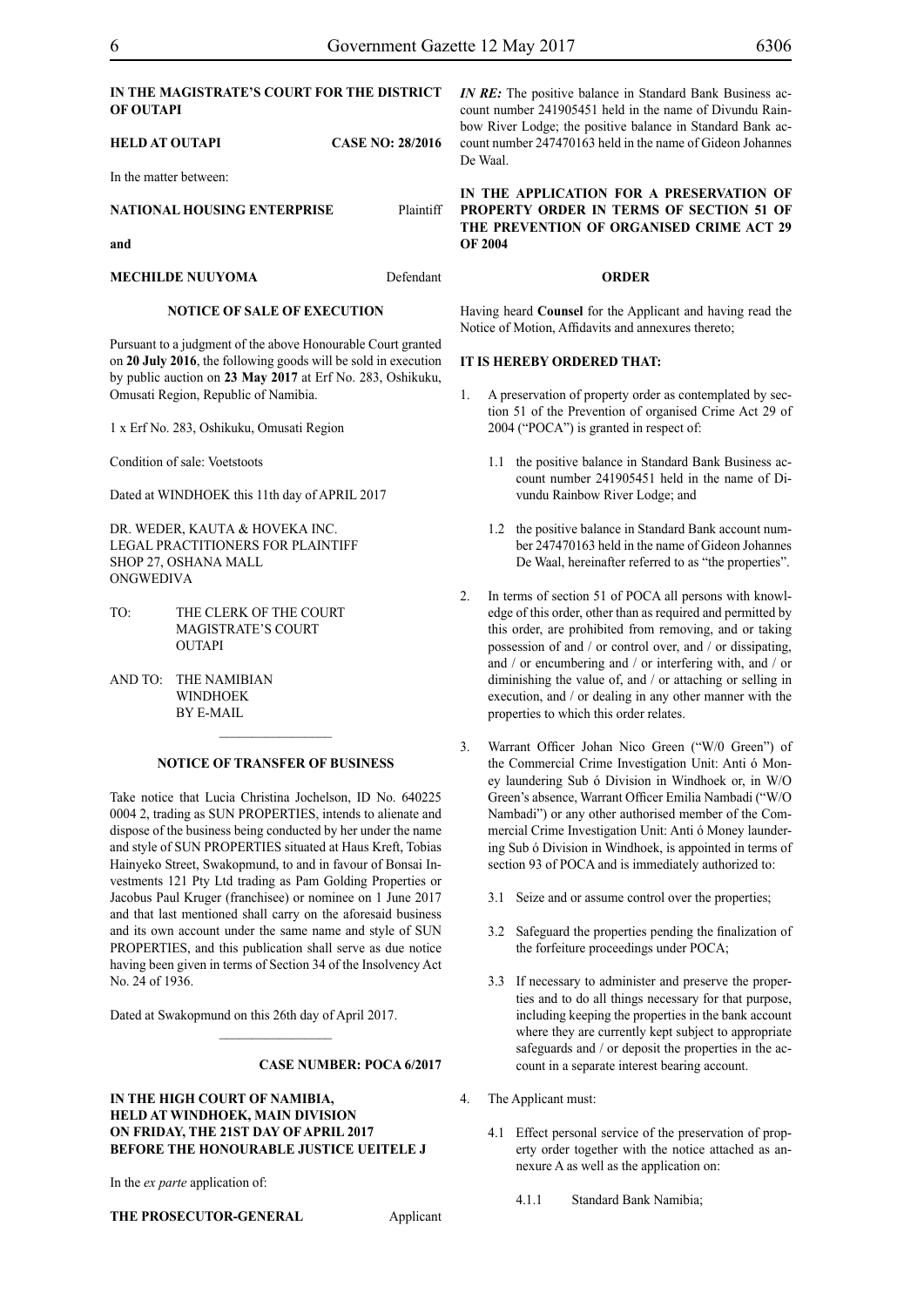- 4.1.2 Divundu Rainbow River Lodge; and
- 4.1.3 Gideon Johannes De Waal.
- 4.2 In terms of section 52 (1)(b) cause notice of this order, in the form set out in Annexures A and Annexure B hereto, to be published in the Government Gazette as soon as practicable after the preservation of property order is granted.
- 5. Any person who has an interest in the properties and who intends opposing the application for an order forfeiting the properties to the State or applying for an order excluding his or her interest from a forfeiture order in respect of the properties, must enter an appearance giving notice of his or her intention in terms of section 52 (3) of POCA.
- 6. Such notice must be delivered to the Applicant:
	- 6.1 In the case of any person specifically identified for service in terms of this order, within 21 calendar days of service; and
	- 6.2 In the case of any other person, 21 calendar days after the date when a notice of the order was published in the Government Gazette.
	- 6.3 A notice in terms of section 52 of POCA must contain full particulars of the chosen address for the delivery of documents concerning further proceedings in this matter and must be accompanied by an affidavit setting out:
		- 6.3.1 The full particulars of the identity of the person giving the notice;
		- 6.3.2 The nature and extent of his or her interest in the property concerned;
		- 6.3.3 Whether he or she intends opposing the making of the forfeiture order, or whether he or she intends applying for an order excluding his or her interest in that property from the operation of the order;
		- 6.3.4 Whether he or she admits or denies that the property concerned is the proceeds of unlawful activities and the basis for such defense; and
		- 6.3.5 If he or she intends applying for the exclusion of his or her interests from the operation of the forfeiture order, the basis for such an application.
- 7. Any person, on good cause shown (including the non ó availability of any other suitable remedy to protect his or her legitimate rights or interest), may on 3 days' notice in urgent instances and at least 7 days' notice in other instances to the applicant, and within 8 days of becoming aware of the order, apply for reconsideration of the order;

#### BY ORDER OF THE COURT

REGISTRAR OF THE HIGH COURT

TO: Government Attorney

# **FORM 5 ANNEXURE A**

#### **NOTICE OF PRESERVATION OF PROPERTY ORDER**

# **MINISTRY OF JUSTICE**

# **PREVENTION OF ORGANIZED CRIME REGULATIONS: PREVENTION OF ORGANISED CRIME ACT, 2004 (ACT 29 OF 2004) (Section 52 (1), Regulation 4 (5))**

To: Divundu Rainbow River Lodge Gideon Johannes De Waal Standard Bank Namibia

#### **IMPORTANT - DO NOT IGNORE THIS DOCUMENT**

Upon receipt of this notice you should obtain legal advice to help you understand this document and your rights and obligations under the preservation of property order.

#### **WHY YOU HAVE RECEIVED THIS NOTICE**

The High Court has made a preservation of property order over property pursuant to section 51 of the Prevention of Organised Crime Act 29 of 2004. A copy of the preservation of property order is attached to this notice. The order describes the property that has been preserved and may contain directions relating to the seizure of that property. It may also contain other orders that the court considers appropriate.

You have received this notice because the Prosecutor ó General considers that you might have an interest in the properties which are the subject of the preservation order.

The preservation of property order has been made for the purpose of securing property in order to satisfy any forfeiture order that might be pursuant to Part 3 of Chapter 6 of the Prevention of Organised Crime Act 29 of 2004.

#### **WARNING**

The preservation of property order prohibits any person from dealing, in any manner, with the properties to which the order relates. A person who intentionally refuses or fails to comply with a court order made under this Act commits an offence punishable by a fine not exceeding N\$ 300,000 or to imprisonment for a period not exceeding 15 years.

Dated: ..........................................................

..................................................................... For Prosecutor - General

#### **ANNEXURE B**

# **IN THE HIGH COURT OF NAMIBIA, MAIN DIVISION, HELD AT WINDHOEK**

# **CASE NUMBER:**

In the *ex parte* application of:

# **THE PROSECUTOR-GENERAL Applicant**

*IN RE:* The positive balance in Standard Bank Business account number 241905451 held in the name of Divundu Rainbow River Lodge; the positive balance in Standard Bank ac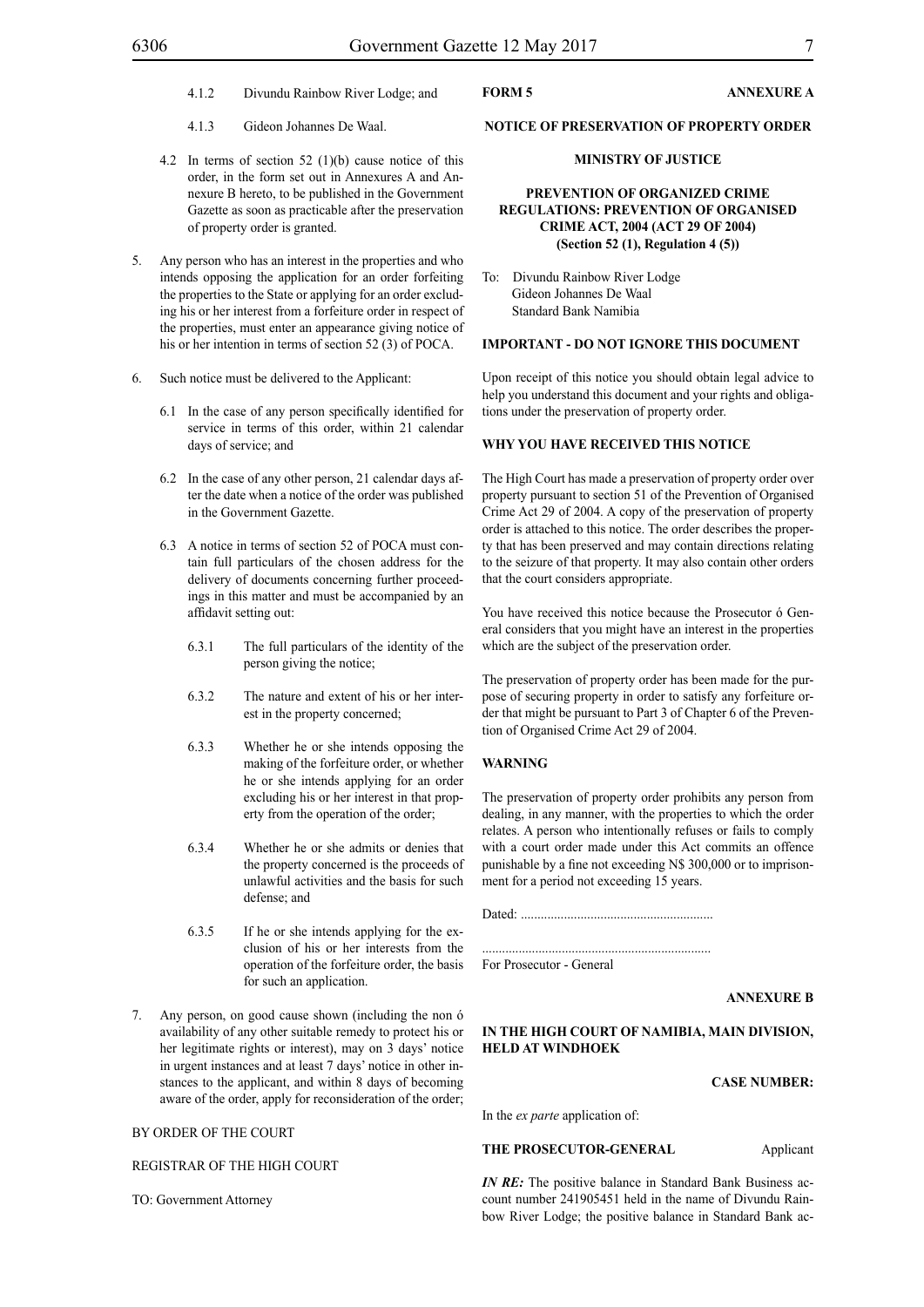count number 247470163 held in the name of Gideon Johannes De Waal.

# **IN THE APPLICATION FOR A PRESERVATION OF PROPERTY ORDER IN TERMS OF SECTION 51 OF THE PREVENTION OF ORGANISED CRIME ACT 29 OF 2004.**

# **Notice in terms of section 52 of the Prevention of Organised Crime Act 29 of 2004 (POCA)**

This notice is addressed to all persons who have an interest in the positive balance in Standard Bank Business account number 241905451 held in the name of Divundu Rainbow River Lodge and the positive balance in Standard Bank account number 247470163 held in the name of Gideon Johannes De Waal ("the properties");

#### **Take notice that:**

- 1. The Prosecutor General has obtained a preservation of property order (the order), a copy of which is attached to this notice, in terms of section 51 of The Prevention of Organised Crime Act 29 of 2004 ("POCA") in respect of the properties;
- 2. If you have an interest in the properties, you should understand that it is now at risk. You are advised to obtain legal advice on whether your interest can be protected and, if so, on how to protect it;
- 3. You are notified that the Prosecutor General will, within 120 days of publication of this notice in the Government Gazette, apply to the High Court under section 59 of POCA for an order declaring the properties forfeited to the State. The preservation order will remain in force until the application for a forfeiture order is finalised, and until any forfeiture order that has been made is satisfied;
- If you intend to oppose the application for a forfeiture order, or you intend to apply for an order excluding your interest from a forfeiture order in respect of the properties, you must enter an appearance in terms of the order. The requirements for such an appearance are set out in the order and are also dealt with in sections  $52$  (3), (4) and (5) of POCA. An appearance must comply with these requirements;
- 5. Your attention is specifically drawn to the 21 ó day time limit prescribed in section 52 (4) of POCA for the entry of an appearance referred to in paragraph 4 above;
- 6. If you enter an appearance in terms of the order you will be entitled to be given 14 days notice of the application by the applicant for a forfeiture order in respect of the properties;
- 7. If you fail to enter an appearance in terms of the order or to comply with the above requirements, you will not be given notice of the application for a forfeiture order and you will not be entitled to appear at the hearing of the forfeiture application. In such a case, the court may grant a default order forfeiting the properties to the State under section 64 of POCA;
- 8. You may, on good cause shown (including the non ó availability of any other suitable remedy to protect your legitimate rights or interest), on 3 days notice in urgent

instances and at least 7 days notice in other instances to the applicant, and within 8 days of becoming aware of the order, apply for reconsideration of the order;

- 9. You are specifically advised that even if you intend to apply for reconsideration of the preservation order in this case, you must, in addition, comply with paragraph 4 and 5 above if you intend to oppose the forfeiture application at a later date. Failure to do so can result in a forfeiture order being granted against the properties by default and without further notice to you.
- 10. Whenever this order states that you must deliver or serve any notice, affidavit or other process document on the applicant , you must deliver or serve them on the applicant at the following address:

GOVERNMENT ATTORNEY Legal Practitioners for the Applicant 2nd FLOOR, SANLAM CENTRE PRIVATE BAG 13189 WINDHOEK, NAMIBIA

Any correspondence or other enquiries must also be directed to this address.

# **Case number: POCA 11/2016**

# **IN THE HIGH COURT OF NAMIBIA, HELD AT WINDHOEK, MAIN DIVISION ON FRIDAY THIS 21ST DAY OF APRIL 2017 BEFORE THE HONOURABLE JUSTICE UEITELE J**

In the application of:

#### **THE PROSECUTOR-GENERAL** Applicant

*IN RE:* A a blue BMW 3 series with register number RZJ349 H and licence number 2 ULINA, a black BMW 3 series with register number SFS671H and licence number N165503W, a white BMW 3 series with register number SGY775H and licence number N187266W, the positive balance in FNB Gold Lifestyle account number 60550751165 held in the name of Tulihaleni Ndeshihafela Anna Nghihalua; the positive balance in FNB FIRSTSAVE account number 62243252145 held in the name of Tulihaleni Ndeshihafela Anna Nghihalua; the positive balance in FNB Flexi Fixed Deposit account number 74254482992 held in the name of Tulhaleni Ndeshihafela Anna Nghihalua and the positive balance in FNB Cardwise account number 62249756828 held in the name of Johanna Mbelookunye Jona.

# **IN THE APPLICATION FOR A FORFEITURE OF PROPERTY ORDER IN TERMS OF SECTION 59 OF THE PREVENTION OF ORGANISED CRIME ACT 29 OF 2004**

#### **ORDER**

Having heard **Counsel** for the Applicant and having read the Notice of Motion, Affidavits and annexures thereto;

#### **IT IS HEREBY ORDERED THAT:**

The property which is presently subject to a preservation of property order granted by this Honourable Court under above case number on 23 August 2016 namely: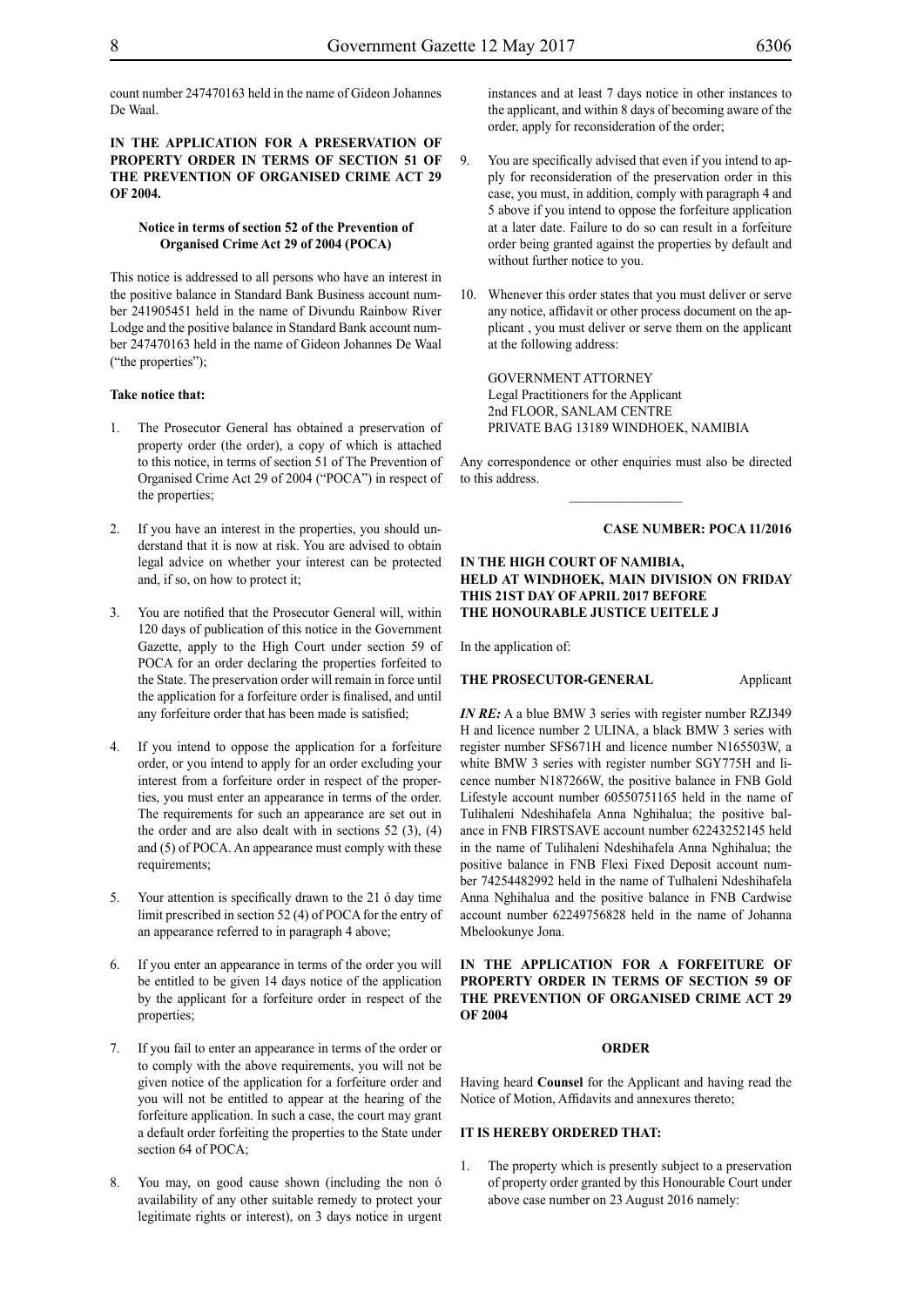- 1.1 a blue BMW 3 series with register number RZJ349 H and licence number 2 ULINA ("Tuli's BMW");
- 1.2 a black BMW 3 series with register number SFS671H and licence number N165503W ("Pauline's black BMW");
- 1.3 a white BMW 3 series with register number SGY775H and licence number N187266W ("Pauline's white BMW");
- 1.4 the positive balance in FNB Gold Lifestyle account number 60550751165 held in the name of Tulihaleni Ndeshihafela Anna Nghihalua ("Tuli's FNB Gold Lifestyle account") with any suspense account linked to this account;
- 1.5 the positive balance in FNB Firstsave account number 62243252145 held in the name of Tulihaleni Ndeshihafela Anna Nghihalua ("Tuli's FNB Firstsave account") with any suspense account linked to this account;
- 1.6 the positive balance in FNB Flexi Fixed Deposit account number 74254482992 held in the name of Tulihaleni Ndeshihafela Anna Nghihalua ("Tuli's FNB Investment account") with FNB suspense account number 62258821349 linked to this account and;
- 1.7 the positive balance in FNB Cardwise account number 62249756828 held in the name of Johanna Mbelookunye Jona ("Ms Jona") ("Jona's FNB account") with any suspense account linked to this account, herein referred to as "the properties" be forfeited to the State in terms of section 61 of the Prevention of Organised Crime Act 29 of 2004 ("POCK).
- 2. That Warrant Officer Emilia Nambadi ("W/0 Nambadi") of the Commercial Crime: Anti Money Laundering Unit in Windhoek, in whose control the properties are in terms of the preservation of property order, (in W/O Nambadi's absence, any authorised member of the Commercial Crime: Anti Money Laundering Unit,) is authorised to:
	- 2.1 Pay the money in the bank accounts into the Asset Recovery Account: Ministry of Justice- POCA,

Standard Bank Account Number 589 245 309, branch code 08237200

- 2.2 Sell Tuli's BMW, Pauline's black BMW and Pauline's white BMW by way of a public auction at the highest market value and pay the proceeds of the sale into the Asset Recovery Account.
- 3. Any person who has entered a notice in terms of section 52 (3) of POCA and whose interest in the property concerned is affected by the forfeiture order made in his or her absence, may within 20 days after he or she has acquired knowledge of such order, set the matter down for variation or rescission by the Court.
- 4. This order must be published in the Government Gazette as soon as practicable after it is made;
- 5. Prayers 1-2 will not take effect before 30 days after the notice of this order was published in the Government Ga-

zette or before an application in terms of section 65 of POCA or an appeal has been disposed of.

# BY ORDER OF THE COURT

# REGISTRAR OF THE HIGH COURT

TO: THE GOVERNMENT ATTORNEY

#### **THE ALIENS ACT, 1937 NOTICE OF INTENTION OF CHANGE OF SURNAME**

 $\frac{1}{2}$ 

I, **jonathan allen chindumba**, and employed as a musician intend applying to the Minister of Home Affairs for authority under section 9 of the Aliens Act, 1937, to assume the name and surname **allen chinane jonathan** for the reasons that the name given to me is not mine. It belongs to my late father, that's why I would like to change it to my own name as above mentioned.

I previously bore the name **jonathan allen chindumba**

I intend also applying for authority to change the surname of my minor children **MOURISCA CHIPWILA CHINDUMBA**  and **LUZENDO ASHER CHINDUMBA** to **JOHANTHAN.**

Any person who objects to my assumption of the said name and surname of **allen chinane jonathan** should as soon as may be lodge his or her objection, in writing, with a statement of his or her reasons therefor, with the Magistrate of Windhoek.

**j. a. chindumba P.o. box 60504 katutura namibia**

# **THE ALIENS ACT, 1937 NOTICE OF INTENTION OF CHANGE OF SURNAME**

 $\frac{1}{2}$ 

I, **Fiina Teofilus**, residing at Onanke and unemployed intend applying to the Minister of Home Affairs for authority under section 9 of the Aliens Act, 1937, to assume the surname **JOHANNES** for the reasons that I don't know where **TEOFILUS** comes from.

I previously bore the name **Fiina Teofilus**

Any person who objects to my assumption of the said surname of **johannes** should as soon as may be lodge his or her objection, in writing, with a statement of his or her reasons therefor, with the Magistrate of Windhoek.

**F. Teofilus P.o. box 24 ongha namibia**

# **THE ALIENS ACT, 1937 NOTICE OF INTENTION OF CHANGE OF SURNAME**

 $\frac{1}{2}$ 

I, **SEBASTIAN BERNARD**, residing at Ndlandlana and unemployed intend applying to the Minister of Home Affairs